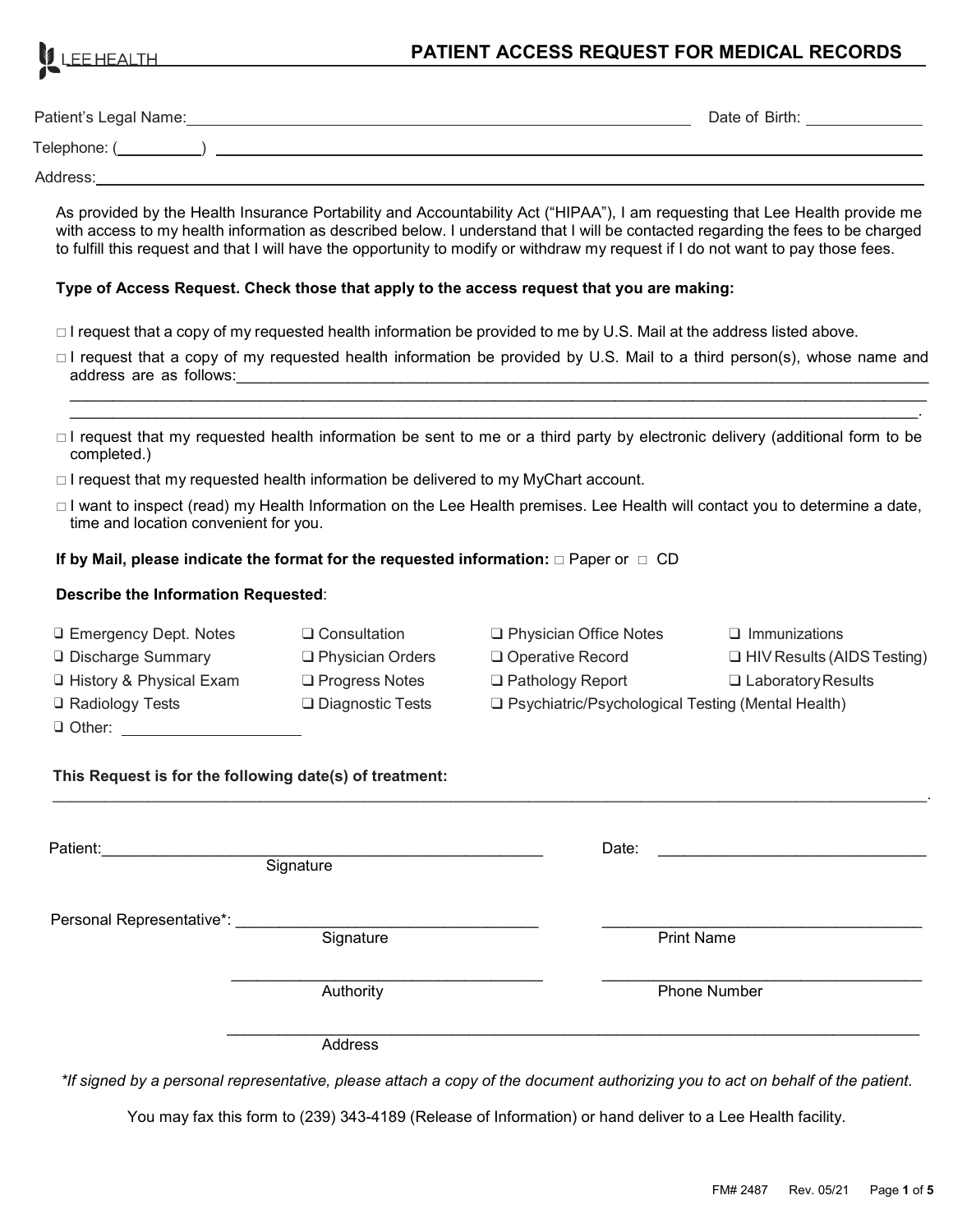

You have requested an electronic copy of your medical records. CIOX Health will, under agreement with this healthcare provider, facilitate the release of your records based on your access request.

You will receive an email from CIOX Health, at the email address you have provided, that will include detailed instructions on how to access your electronic records via a secure web portal. Once you have received the email notification from CIOX Health, the medical record will be available via the web portal for 90 days. If the record is not accessed during that timeframe, it will be deleted from the portal. If you need the record after that time, you must resubmit your access request to the healthcare facility.

To access the record electronically your computer must meet or exceed these requirements:

- Windows or Mac platform
- Pentium 3 or mac G3 or higher
- At least 128 MB of RAM
- Internet Explorer 6.0 or 7.0 with 128-bit encryption pack or Netscape 4.77
- At least 56K modem; however, DSL or T1 line is recommended
- Adobe Reader (latest version available free from www.adobe.com)
- 200 dpi (or higher) printer (for printing records)

Payment regulations vary from state to state, therefore, depending on the location of the medical facility that you requested records from, there may be a charge associated with this service. If that is the case, you may receive an invoice from CIOX Health along with the medical record.

If you have any questions or to check on the status of the medical record, please call us directly at (800) 367-1500, #4.

Kind Regards, CIOX Health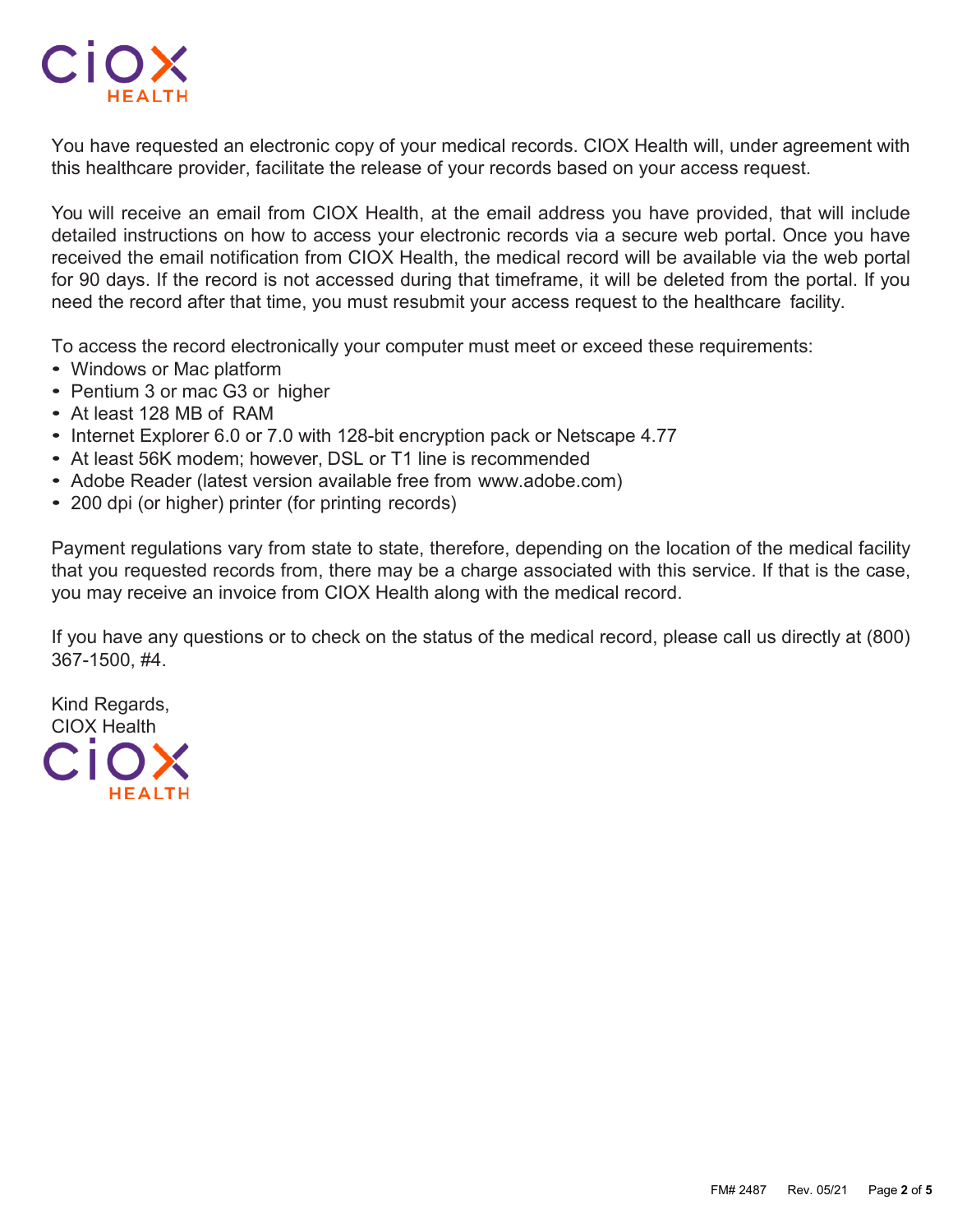# **Electronic Record Delivery Request**

Complete this form, along with a HIPAA Patient Access Request, to receive your medical records as electronic PDF files rather than printed copies.

| <b>Requester</b><br><b>Name</b> |               |               |            |  |
|---------------------------------|---------------|---------------|------------|--|
|                                 | <b>FIRST</b>  | <b>LAST</b>   |            |  |
|                                 |               |               |            |  |
| Street<br>Address               | <b>STREET</b> | SUITE / APT # |            |  |
|                                 |               |               |            |  |
|                                 | CITY          | <b>STATE</b>  | <b>ZIP</b> |  |

| <b>EMAIL ADDRESS FOR RECORD DELIVERY</b> |  |  |  |  |  |  |
|------------------------------------------|--|--|--|--|--|--|
|                                          |  |  |  |  |  |  |

| <b>MEDICAL RECORDS REQUESTED</b> |              |    |             |
|----------------------------------|--------------|----|-------------|
| <b>Patient</b><br>Name           |              |    |             |
|                                  | <b>FIRST</b> | MI | <b>LAST</b> |
| Date of<br><b>Birth</b>          |              |    |             |
| Date of<br><b>Service</b>        |              |    |             |
|                                  | <b>FROM</b>  |    | TO          |

Please provide me with the medical records described above through the CIOX Health eDelivery online service.

I understand and agree that:

- I must provide a valid email address, either of my own or that of my designated recipient.
- My records will be provided as Adobe PDF files on CIOX Health's **eDelivery** website.
- I will receive an email from **CIOXHealth.com** containing instructions for accessing my records.
- There may be a fee for collecting my records. If so, an invoice will be included with the records.
- If I request that my medical records be sent to an unsecured e-mail address rather than through the CIOX Health eDelivery online service, I am accepting the risk of using unsecured e-mail. A non-exclusive list of risks associated with using unsecured e-mail for delivery of medical records is listed below.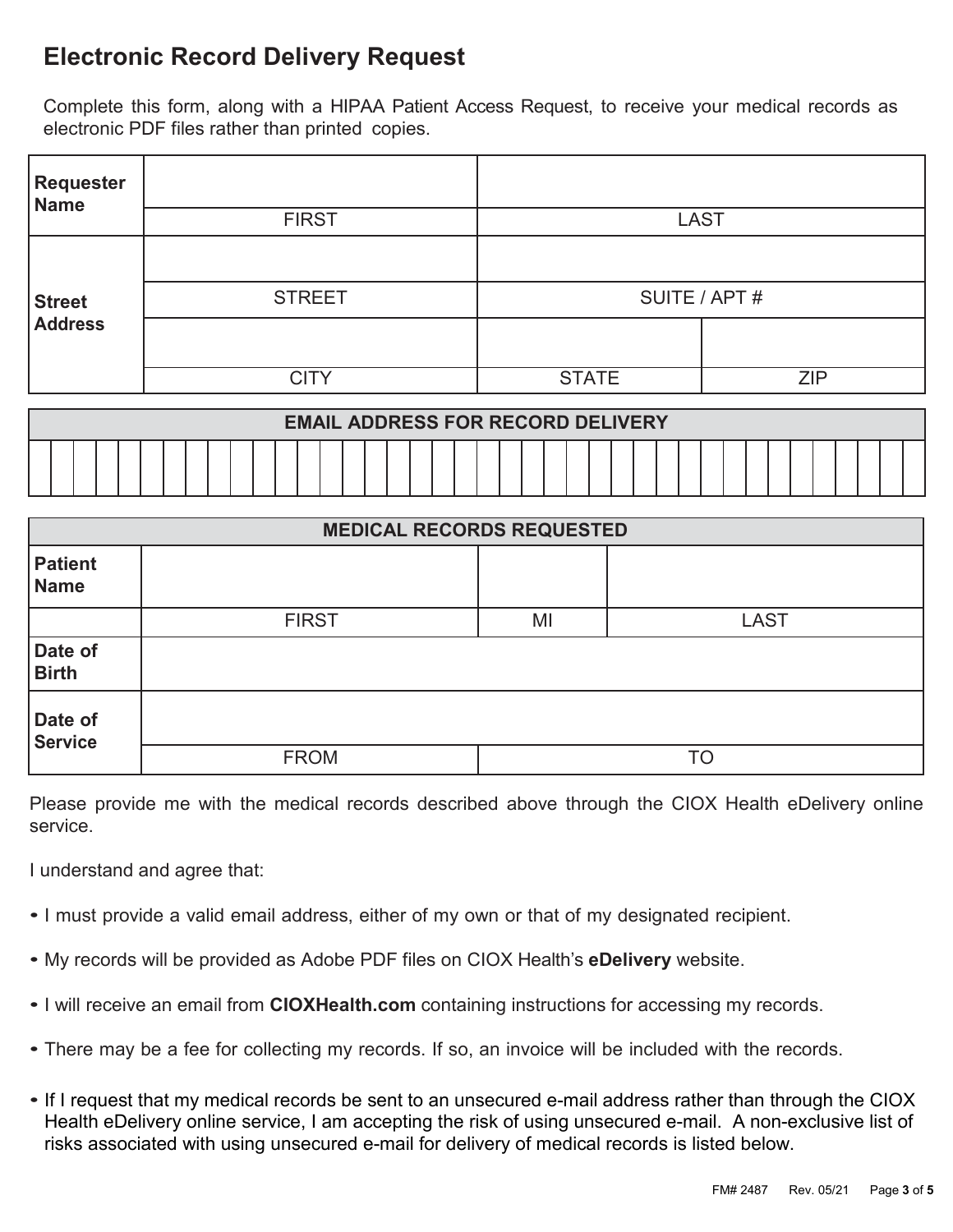## **RISKS OF USING UNSECURED E-MAIL FOR MEDICAL RECORDS DELIVERY**

Email is inherently unsecure unless it is fully encrypted requiring the use of strong authentication and password protection. Most email does not meet those standards. As a result, when we send your medical records by unsecured e-mail, the information that is sent is not encrypted. This means a third party may be able to access the information and read it since it is transmitted over the Internet. In addition, once the email is received by you, someone may be able to access your email account and read it. Below are some, but not all, of the many risks of using email to communicate sensitive medical information:

- Email can be forwarded, printed, and stored in numerous paper and electronic forms and be received by many intended and unintended recipients without your knowledge or agreement.
- Emails may be sent to the wrong address by any sender or receiver.
- Email is easier to forge than handwritten or signed papers.
- Copies of email may exist even after the sender or the receiver has deleted his or her copy.
- Email service providers have a right to archive and inspect emails sent through their systems.
- Email can be intercepted, altered, forwarded, or used without detection or authorization.
- Email can spread computer viruses.
- Email delivery is not guaranteed.
- Email can be used for Phishing. Phishing is a technique of obtaining sensitive personal information from individuals by pretending to be a trusted sender.